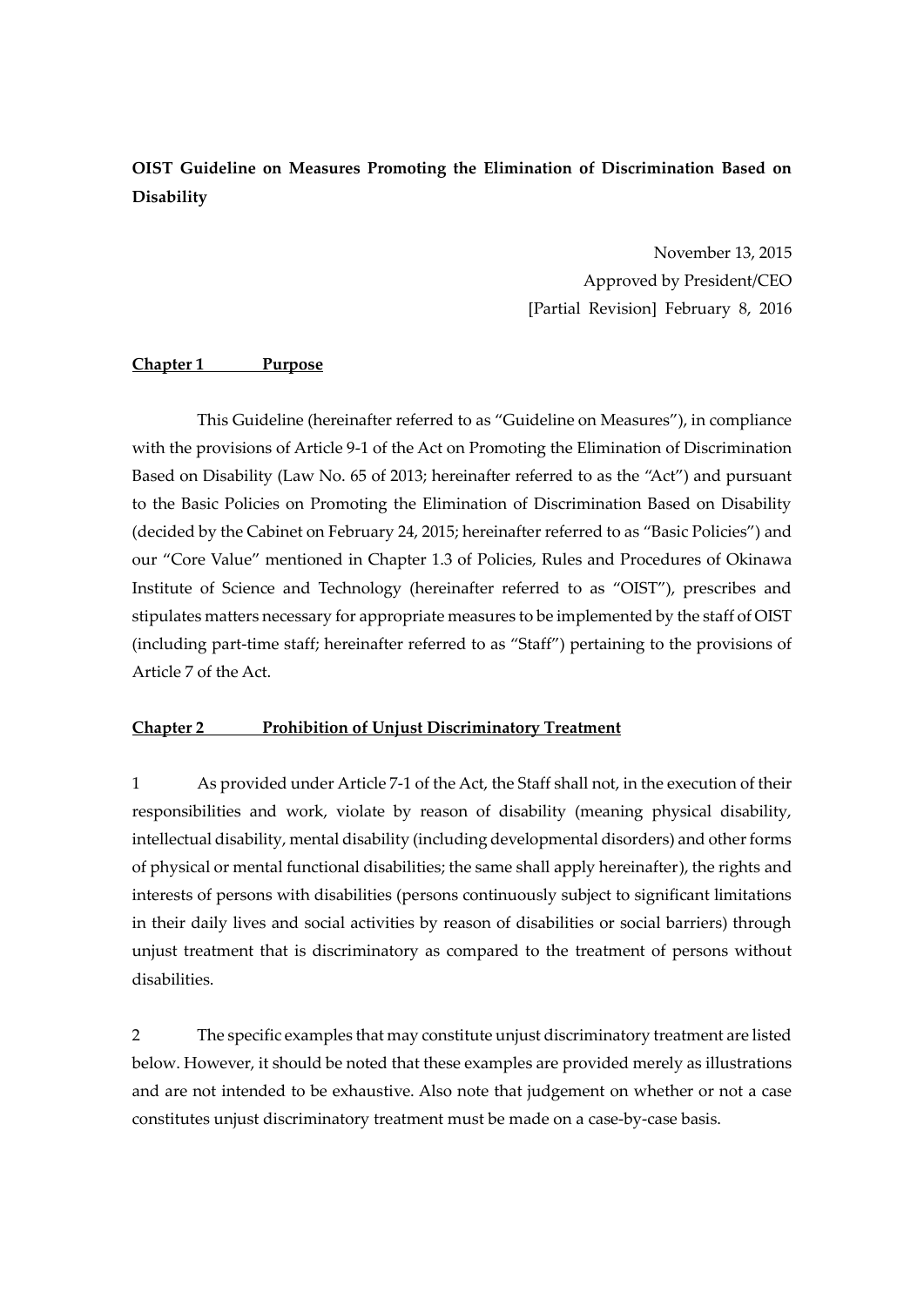## **Specific Examples That May Constitute Unjust Discriminatory Treatment**

- Refuse acceptance of students by reason of disability.
- Refuse reception or subordinate the order of reception by reason of disability.
- Refuse forwarding of materials, provision of pamphlets or other printed materials by reason of disability.
- Refuse attendance at open campus, conferences, symposia or other university events by reason of disability.
- Attach special condition of visiting OIST, such as requiring accompaniment or refusing accompaniment, by reason of disability when no special reason exists for attaching conditions for the performance of work or study at OIST.

# **Chapter 3 Provision of Reasonable Accommodation**

1 As provided under Article 7-2 of the Act, the Staff must, in the execution of their responsibilities and work, provide necessary and reasonable accommodation (hereinafter referred to as "Reasonable Accommodation") for the removal of social obstacles in line with the sex, age and disabilities of persons with disabilities in order that the rights and interests of persons with disabilities are not violated. Reasonable Accommodation shall be provided when indication has been given by a person with disabilities that he or she requires the removal of social obstacles and when the provision of such Reasonable Accommodation does not impose undue burdens.

2 Reasonable Accommodation is intended for the purpose of providing opportunities that are equivalent to opportunities enjoyed by persons without disabilities in light of the purpose and work of OIST, and it must not fundamentally alter the purpose and work of OIST.

3 Reasonable Accommodation must be applied with flexibility within necessary and reasonable limits, in consideration of level of impact on work (whether or not the purpose and content of work or function of OIST will be undermined), level of feasibility (physical and technological constraints, personnel and institutional constraints), level of cost and burden.

4 The specific examples of Reasonable Accommodation are listed below. However, it should be noted that these examples are provided merely as illustrations and are not intended to be exhaustive.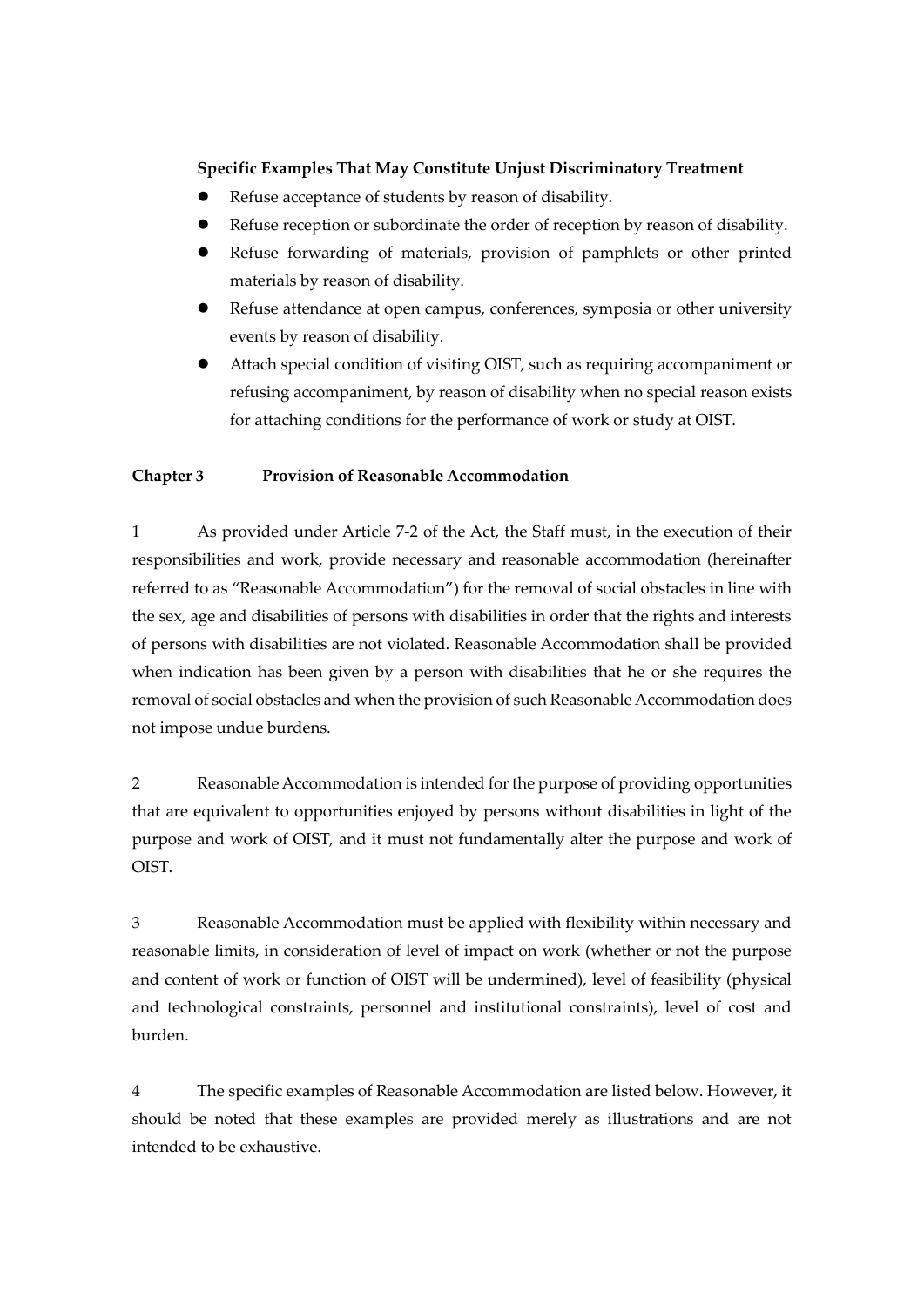## **Specific Examples of Reasonable Accommodation**

### **Adjustment in Physical Environment**

- Stairs: Assist persons in wheelchairs by helping to lift the wheel, helping to place portable wheelchair ramp or other effective methods.
- Hand pamphlets and other materials placed in higher shelves. Tell the place of the pamphlets or other materials clearly.
- When guiding a person with disabilities to his or her destination, adjust walking speed to the speed of the person with disabilities, and ask about performances on whether to stand on the left or right, or front or behind of the individual, and at what distance.
- Depending on the characteristics of the disability, an individual may need to leave his or her seat frequently. In such cases, seat the individual near the door.

### **Adjustment in Means of Communication**

- Use various communication methods depending on the condition of disabilities, such as conversing in writing, reading out loud, sign language, braille, and enlarged characters.
- When producing the conference materials in braille and enlarged characters, consider the page number in those materials may be different.
- When sending the conference materials to those who have visual disabilities, provide them with the materials in electronic media (text format) which is applicable to Text-to-Speech Software programs.
- In place of direction that are normally given orally, write the directions down on paper and hand it to the individual.
- When a request is made by a guest of OIST with intellectual disabilities, speak slowly and clearly and repeat the explanation. Continue the explanation while confirming that the explanation has been understood.

# **Flexible Adjustment of Rules and Practices**

 Provide necessary opportunity to judge impartially in comparison to the person without disabilities, when judging necessary ability, aptitude or other capability for the study at OIST on the occasion of the Selection for Admission.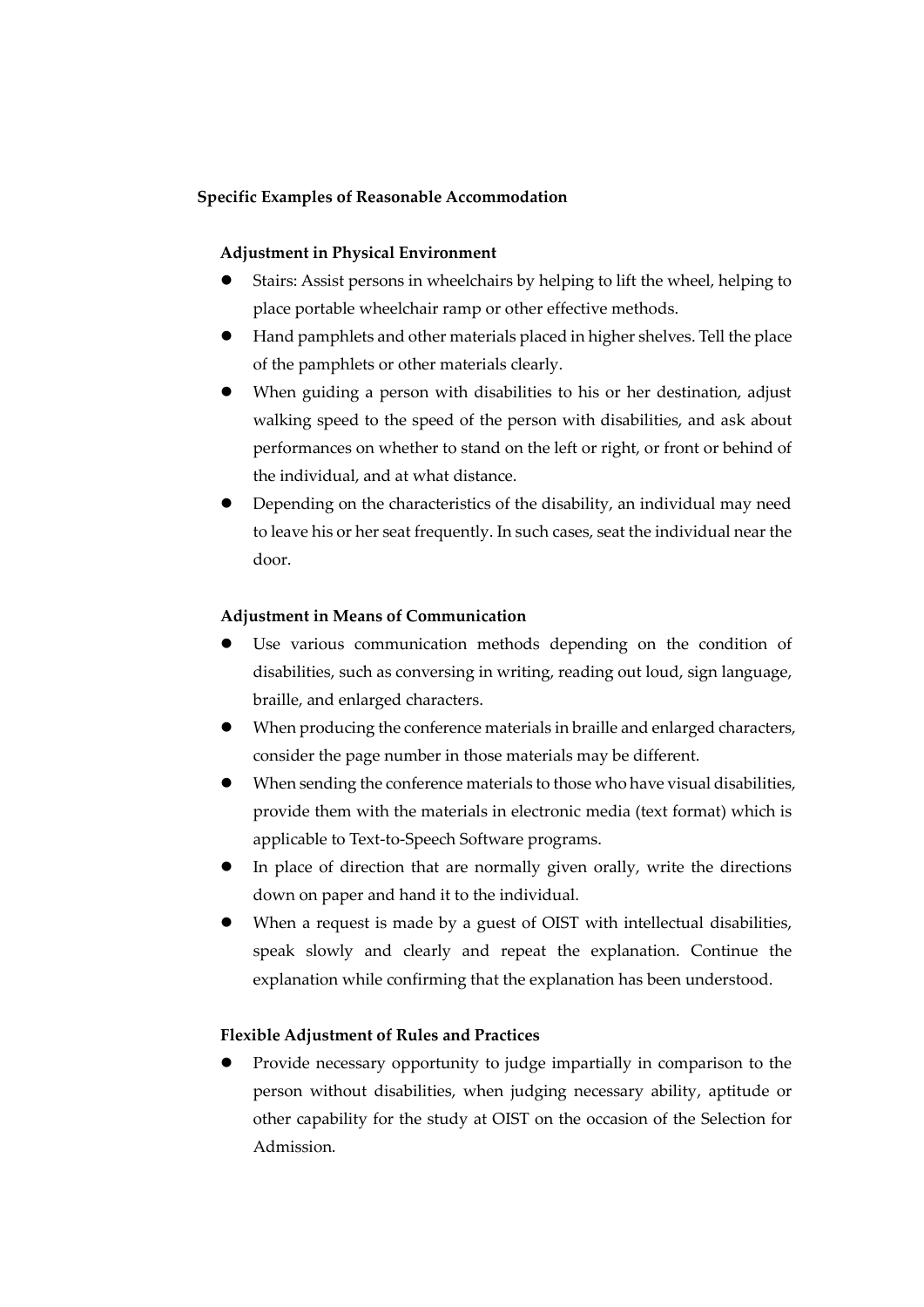- When a student with disability studies at OIST, OIST considers to ensure her or his equivalent participation to the opportunities which are provided to all students depending on the condition and characteristics of each student.
- When a person with disabilities is standing and waiting in line, prepare a seat or a separate room where the individual can wait for his or her turn after seeking the understanding of others who are waiting their turn in the same line.
- Provide seats near the screen where persons with disabilities can see the screen or white board more easily.
- When a large number of persons with disabilities are expected to visit OIST, change parking spots in the parking lots of OIST that are usually open to all visitors to spots reserved for persons with disabilities.
- For persons with difficulty passing through IC-card controlled gates when entering a facility, assist them to pass through the gates.

# **Chapter 4 Responsibility of Supervisors**

1 To promote the elimination of discrimination based on disability, all Staff occupying a position of Manager or above (hereinafter referred to as "Supervisors") shall pay due attention to avoiding unjust discriminatory treatment based on disabilities by paying due attention to the matters enumerated below, and shall endeavor to provide Reasonable Accommodation for persons with disabilities.

a Supervisors shall, through guidance and instruction given in the execution of daily work, call the attention of Staff to the elimination of discrimination based on disability and shall deepen the understanding of the Staff regarding the elimination of discrimination based on disability.

b Supervisors shall act with due speed to ascertain the situation when a request for consultation or complaint has been filed by persons with disabilities or other relevant persons for unjust discriminatory treatment or failure to provide Reasonable Accommodation.

c Supervisors shall instruct their respective subordinate Staff to appropriately provide Reasonable Accommodation when provision of Reasonable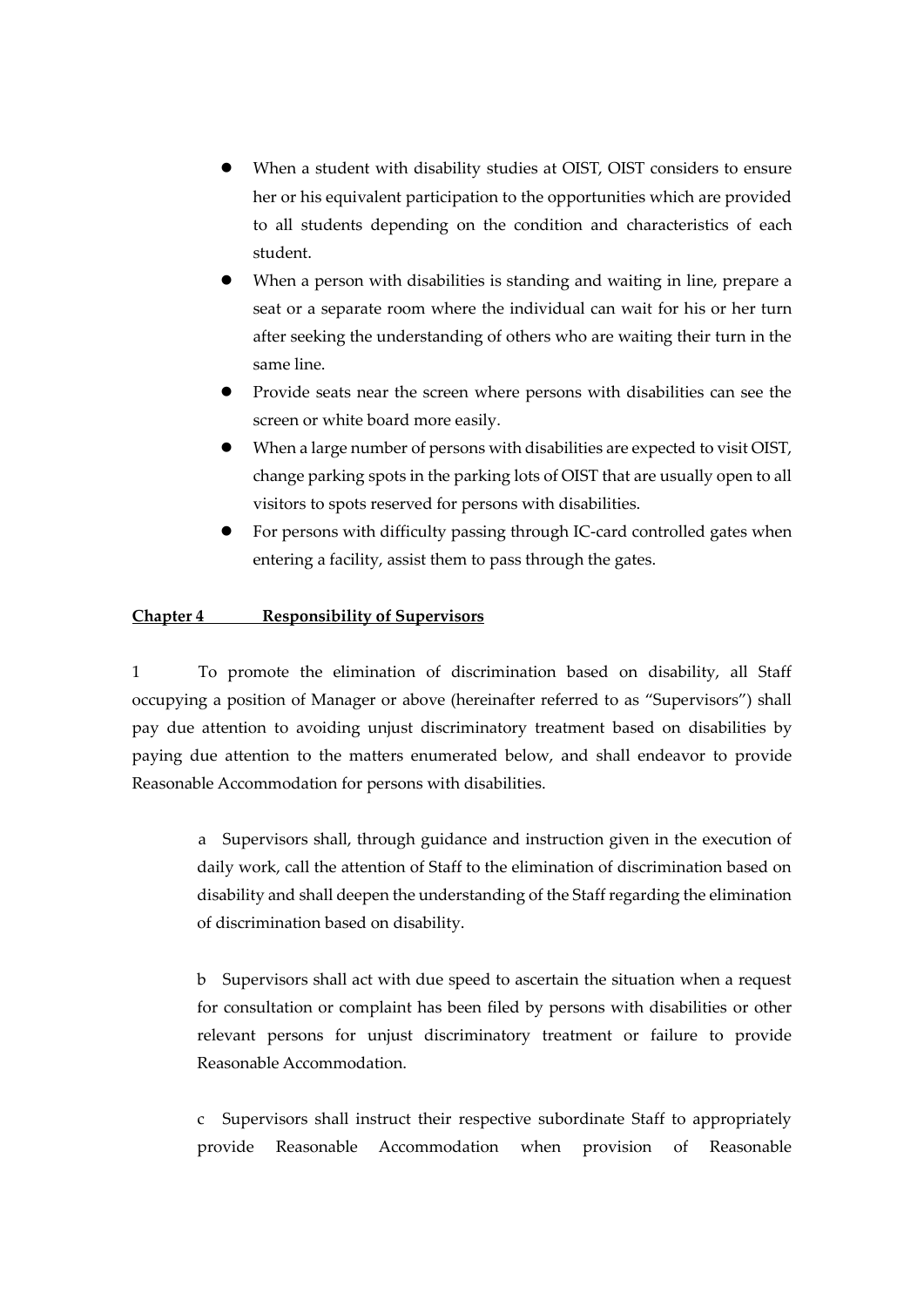Accommodation has been confirmed to be necessary.

2 Supervisors shall act with due speed to take appropriate action when a problem related to discriminatory treatment based on disabilities has arisen.

## **Chapter 5 Disciplinary Action**

A member of the Staff who engages in unjust discriminatory treatment or who fails to provide Reasonable Accommodation notwithstanding the fact that such Reasonable Accommodation does not impose undue burdens may, according to the circumstances, etc., be found liable for the act that damages the trust of OIST or the act to disrupt the order and morality of the workplace, and may be subject to disciplinary action upon OIST rules and procedures.

### **Chapter 6 Advisory Services**

1 OIST shall establish an advisory desk to be comprised as stipulated below to properly respond to requests for consultation on the discriminatory treatment based on disabilities which are filed by persons with disabilities, their families or other related persons.

- a Vice President for Gender Equality and Human Resource Development
- b Section Leader of HR Management Section
- c Section Leader of Diversity Section
- d Respectful Workplace and Anti-Harassment hotline (RWAH hotline)
- e Staff appointed by Vice President for Gender Equality and Human Resource Development, such as employees with disabilities

2 The person who intends to request for consultation may contact to any of the contact points of the advisory desk stipulated in the above paragraph, in the form of letter, telephone, facsimile, e-mail or any other means.

3. The contact points of the advisory desk shall report the information provided by the person who requested for consultation to Diversity Section.

4. Diversity Section shall compile and record the information provided by the contact